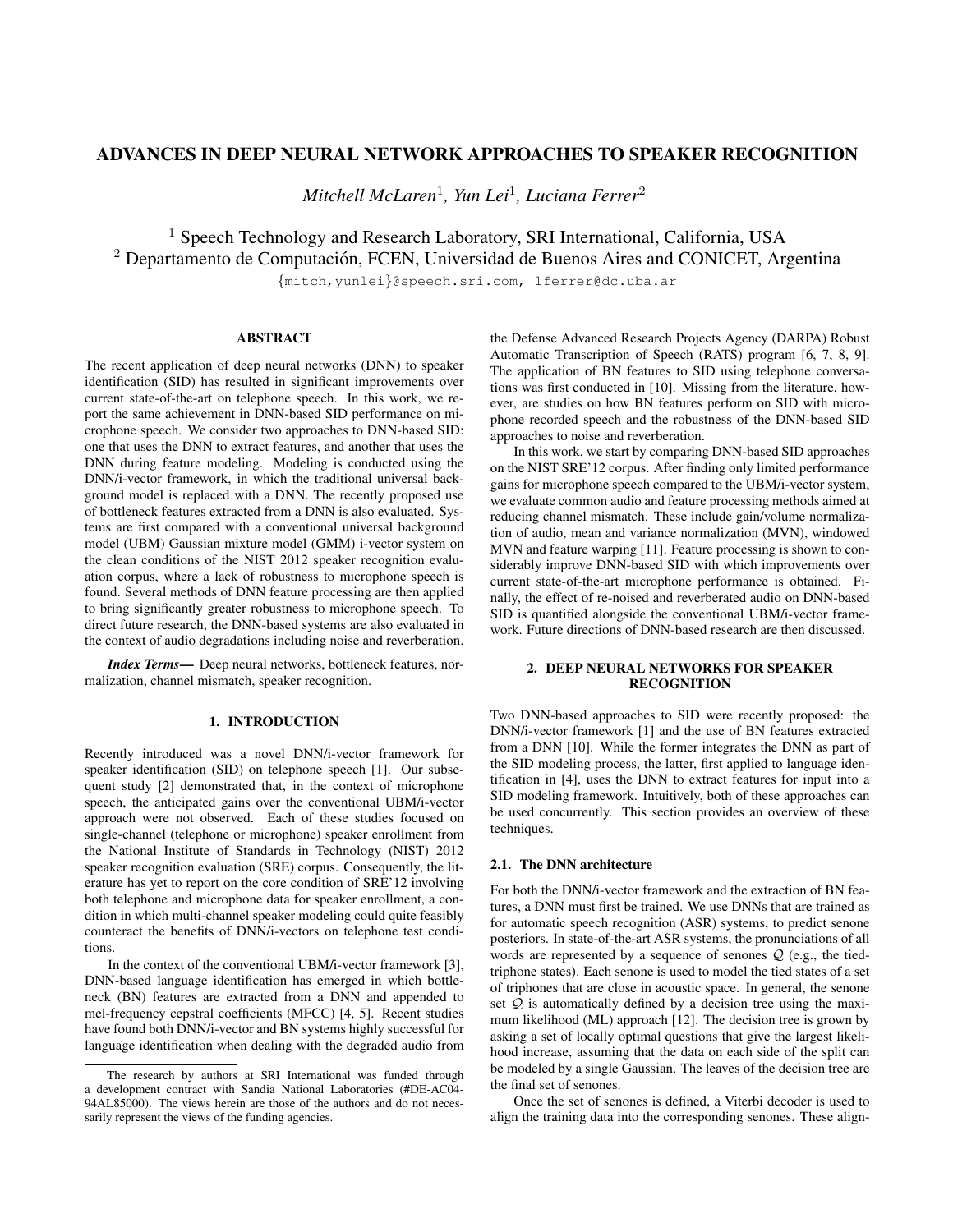

Fig. 1. System architecture for BN feature use in UBM/i-vector framework, and DNN senone posterior use in DNN/i-vector framework. Note the disjoint use of ASR features for the DNN compared to features optimized for SID and the use of  $\sum$  as a simplification for the process of computing statistics.

ments are used to estimate the observation probability distribution  $p(x|q)$ , where x is an observation vector in the training data and q is the senone. The estimation of the observation probability distribution and the realignment can be optimized alternatingly and iteratively. Traditionally, a GMM was used to model this distribution. In recent systems, a DNN is used to estimate the senone posteriors of the acoustic features:  $p(x|q) = p(q|x)p(x)/p(q)$ , where  $p(x|q)$  is the observation probability required for decoding,  $p(q)$  is the senone prior and  $p(q|x)$  is the senone posterior obtained from the DNN. The training of the DNN relies on a pre-trained hidden Markov model (HMM) ASR system with GMM states to generate the training alignments. Once trained, the HMM component is no longer required for the following two DNN-based approaches to SID.

### 2.2. Bottleneck Features from DNNs

BN features are extracted directly from the DNN architecture [4]. Rather than use a full set of hidden nodes in each layer of the DNN, a layer prior to the output has a reduced number of hidden nodes so as to constrain the flow of information through a bottleneck; in this work, we restrict the second-to-last hidden layer to 80 nodes. The linear output of the nodes in this hidden layer is taken as the BN feature for each audio frame and used in a subsequent SID framework. As is shown later in Section 5, appending these BN features with spectral-based features (i.e., MFCCs) provides impressive SID performance. Figure 1 illustrates the BN feature extraction scheme and the optional augmentation using spectral features. The standard UBM/i-vector or DNN/i-vector framework (see below) can then be used for modeling the features derived from the DNN.

# 2.3. The DNN/i-vector framework

In contrast to BN features that extract information internal to the DNN, the DNN/i-vector framework uses the posteriors of output classes: the *senones*. The DNN is integrated into the SID framework, rather than using the senone posteriors directly as features. Specifically, the DNN is used in place of the UBM such that each senone output becomes analogous to a single UBM component.

Consequently, alignments are sourced from the DNN instead of the UBM when calculating the Baum-Welch statistics in the i-vector framework. Figure 1 illustrates the data flow in the DNN/i-vector framework compared to that of the UBM/i-vector framework. The DNN/i-vector framework can be used in conjunction with BN features, which is explored in Section 5.

The DNN holds an advantage in this role due to the supervised definition of classes, which allows speaker-dependent pronunciations to be maintained within a single class. The UBM, in contrast, is trained unsupervised based on data-driven clustering of classes; while this latter approach better satisfies the Gaussian assumptions made of the i-vector framework, it does not guarantee that the same phones from different speakers are represented by the same component. A further benefit of the DNN/i-vector framework is that any standard SID feature can be used for first-order statistics calculation. Additionally, in the context of multi-feature systems, only a single set of alignments from the DNN is required, since the DNN is trained on a single feature optimized for ASR performance. This does not, however, preclude the use of the same feature for both purposes.

### 3. FEATURES OPTIMIZED FOR SID PERFORMANCE

The previous section provided details on the extraction of 80 dimensional BN features considered in this work. For comparison, we also evaluate the use of commonplace 20-dimensional MFCCs with appended deltas and double deltas (using parameters optimized for SID in [13]) and the recently proposed *pcaDCT* features [14]. The principal component analysis (PCA) discrete cosine transform (DCT) features are proposed in an adjoining article in the same conference [14] but details required for understanding the feature extraction process are conveyed here for convenience.

#### 3.1. pcaDCT Features

The pcaDCT feature is a data-driven, PCA-based compression of a 2D-DCT matrix of log mel filterbank energy outputs into a space rich in speech variability. Extraction first involves taking  $F$  log mel filter banks (LMFB) outputs from an audio stream. A single feature vector is derived by performing a 2D-DCT on a window of W LMFB outputs, subsampling the coefficients by dropping the first column in the time domain, retaining the next  $\frac{W}{2}$  columns, then finally stacking the remaining coefficients and projecting into a PCA space of reduced dimensionality. In this work, we use  $F = 32$  filterbanks, a context window of  $W = 25$  and a PCA space of 60 dimensions. The PCA space is learned from the stacked coefficients using a development set of speech frames (as determined with speech activity detection). The motivation here is to ensure features are rich in speech variability. The development set used for PCA training was sourced from 1000 utterances from 200 speakers (5 utterances each) in both the PRISM and SRE'12 system training datasets. Both telephone and microphone channels were represented in this dataset. Readers are directed to [14] for more details on pcaDCT features.

It is interesting to observe the similarities between pcaDCT and BN features. In both cases, a window of log mel filter bank outputs are used as input. These inputs are then compressed either by a DNN hidden layer or a PCA space. The difference is that the DNN used for BN feature extraction requires transcripts for training, while the PCA space for pcaDCT features requires a set of speech frames. Consequently, given the improvements from pcaDCT features over MFCCs (shown in both [14] and Section 5), pcaDCT may lend itself well to low-resource conditions where transcripts and sufficient training data are not available.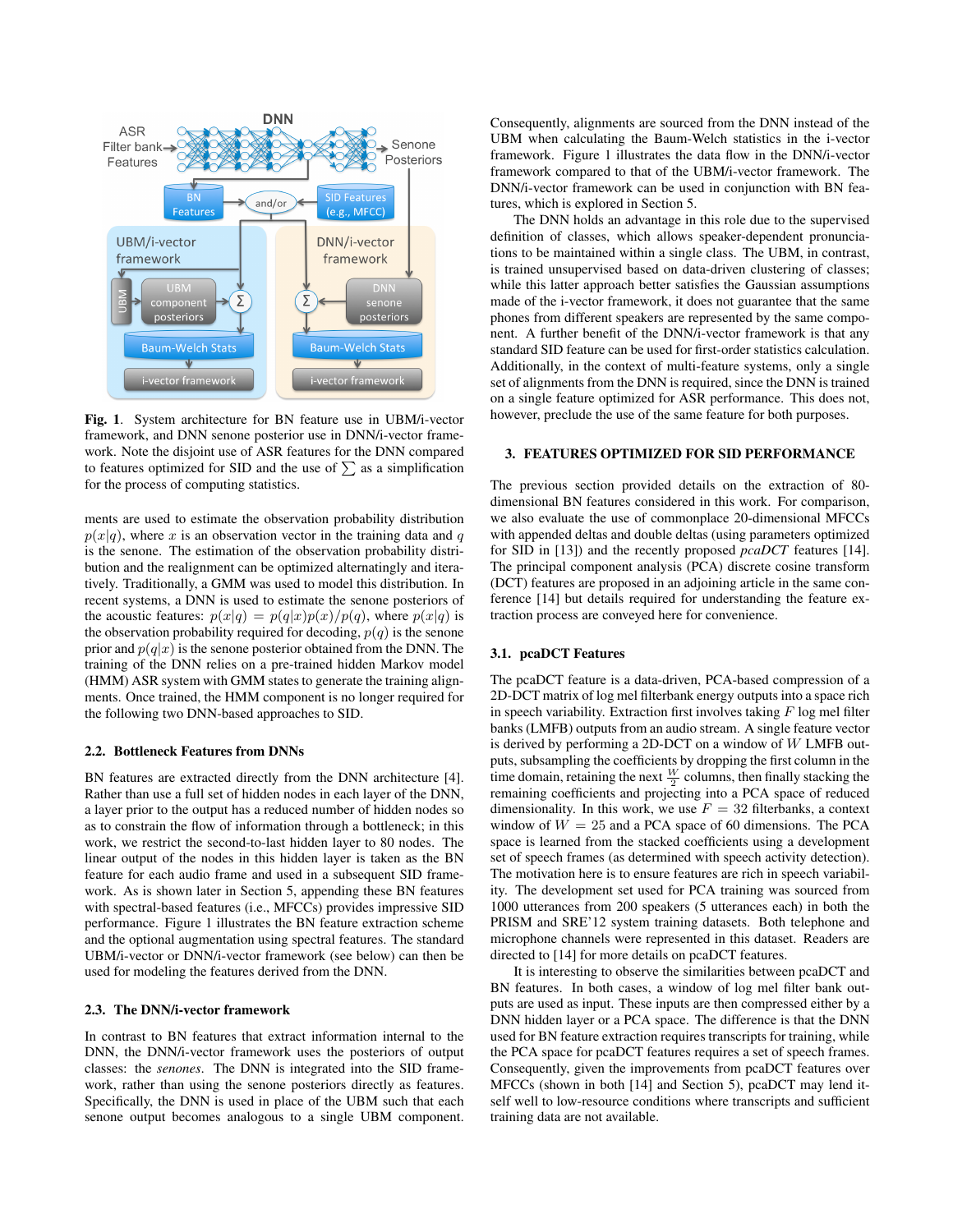#### 4. EXPERIMENT PROTOCOL

This study focuses on the use of pcaDCT features [14] and BN features as described in Section 2.2. Section 5.1 additionally shows results using MFCCs to initially illustrate the benefits of pcaDCT in both UBM/i-vector and DNN/i-vector frameworks. All SID features were mean- and variance-normalized across speech frames detected via speech activity detection. Features for DNN training were raw log mel filterbank outputs using 40 filter banks. Outputs from 15 consecutive frames were stacked to provide a 600-dimensional, contextualized input to the DNN. As in [2], the 5-layer DNNs, each with 1200 nodes (except the BN feature extractor with 80 nodes in the second-to-last hidden layer), were trained to classify 3,494 senones. Training data was sourced from 800 and 1300 hours of microphone and telephone speech, respectively. More details on the DNNs trained from multi-channel data can be found in [2].

The extraction of i-vectors was performed using either a UBM or DNN, followed by a i-vector/probabilistic linear discriminant analysis (PLDA) framework [3, 15]. UBMs consisted of 2048 components, and the i-vector subspaces had a 600-dimensional rank; ivectors were length-normalized and LDA-reduced prior to full-rank PLDA. The use of 4096 components has been found to provide gains over 2048 in the UBM-based framework [1, 9, 10]; however, this dimensionality was not explored due to computational constraints.

SRE'12 System: Gender-dependent systems were trained in the same manner as our SRE'12 submission [16]. A subset of 8,000 clean speech samples was used to train UBMs for each gender. The i-vector subspace was trained using up to 51k non-degraded speech samples, while the 400D LDA reduction matrix and PLDA were trained using using an extended dataset of up to 62k samples (26k of which were re-noised). Due to computational constraints, evaluation was performed only on the female trials of the five *extended* conditions defined by NIST with performance reported in terms of equal error rate (EER) and Cprimary [17]; the latter is an average of two operating points.

PRISM: The PRISM dataset [18] provides a set of trials in which additive HVAC and babble noise (20dB, 15dB, and 8dB signal to noise ratio (SNR)) and additive reverberation (RT 0.3, 0.5, and 0.7) can be evaluated. We use a 2048-component genderindependent system based on a mixture of PLDA models [19]. Training data was sourced from the PRISM protocols. The UBM and ivector subspace was trained on up to 79k clean speech samples with around 20k replaced with noisy, reverberated and codec-degraded speech samples for use in PLDA training [20].

#### 5. RESULTS

Initial experiments demonstrate the benefit of recently proposed pcaDCT features over MFCCs on the NIST SRE'12 corpus in the context of both UBM and DNN i-vector frameworks. An issue with respect to microphone channels in the DNN/i-vector framework is then highlighted. A series of experiments are then detailed that attempt to overcome the sensitivities of the DNN-based systems to channel mismatch and degraded conditions.

#### 5.1. Baseline experiments

Initial baseline results are reported using the clean microphone and telephone conditions from the SRE'12 corpus (c1 and c2). The aim of these results is to highlight the differences between both features and SID frameworks under these conditions. Figure 2 illustrates results from the UBM/i-vector and DNN/i-vector frameworks using



Fig. 2. Comparison on SRE'12 clean extended conditions of UBM and DNN approaches using MFCC, pcaDCT, BN features (also augmented). These results draw attention to the loss in performance from DNN-based approaches to SID for microphone conditions.

several different features: MFCC, pcaDCT and BN. First, we focus on the different features. In the UBM/i-vector framework (the first three bars), we observe that UBM(MFCC) is outperformed by pcaDCT and BN features on both channels. For microphone speech, pcaDCT improves on BN by a relative 15%; however, the opposite is true for telephone speech. For the DNN/i-vector framework, denoted by DNN(*feature*), BN gave the worst performance, with particularly degraded microphone trials. This is likely an artifact of using DNNs, not well suited to the microphone characteristics, for both feature extraction and modeling. The use of augmented BN features (BN+MFCC or BN+pcaDCT) consistently provided the best performance. Interestingly, the difference between augmenting with MFCC vs. pcaDCT is negligible. One hypothesis for this finding is that the SID features provide information not represented in the BN features, and this information is fundamental to any spectral feature.

Next we compare the UBM and DNN modeling frameworks. For a given feature, the DNN/i-vector framework consistently outperforms the UBM/i-vector framework on telephone speech. For microphone speech, however, this trend does not hold. When based on pcaDCT or augmented BN features, the UBM provides superior microphone trial performance as compared to the best DNN/i-vector system. This brings to light the difference in the way the DNN perceives speech from each channel. Specifically, telephone speech is inherently normalized for many factors (such as volume) due to the method of audio acquisition, low variation in receiver characteristics and restrained bandwidth. Acquisition of audio with microphones on the other hand contains many variables for which data mismatch becomes a natural part of any SID system. Fortunately, this has been tackled in SID previously using common normalization strategies. The following section investigates a number of such techniques as a means of reducing channel mismatch in the DNN.

#### 5.2. Reducing Channel Mismatch

Counteracting the issue of channel mismatch is nothing new in the field of speaker recognition. Many simple and effective techniques are currently in use for this purpose. Most commonly cited in literature is the use of MVN and feature warping for the post-processing of SID features before extracting Baum-Welch statistics. In the same way, we attempt to normalize the features input into the ASR DNN (i.e., the ASR filter bank features in Figure 1). In the case of MVN, we calculate the normalization statistics over the speech frames of the audio recording. We additionally evaluate windowed MVN (WMVN) in which speech labels were not taken into account; instead, a sliding window of 3 seconds was used to calculate normalization statistics. The same window size was used for feature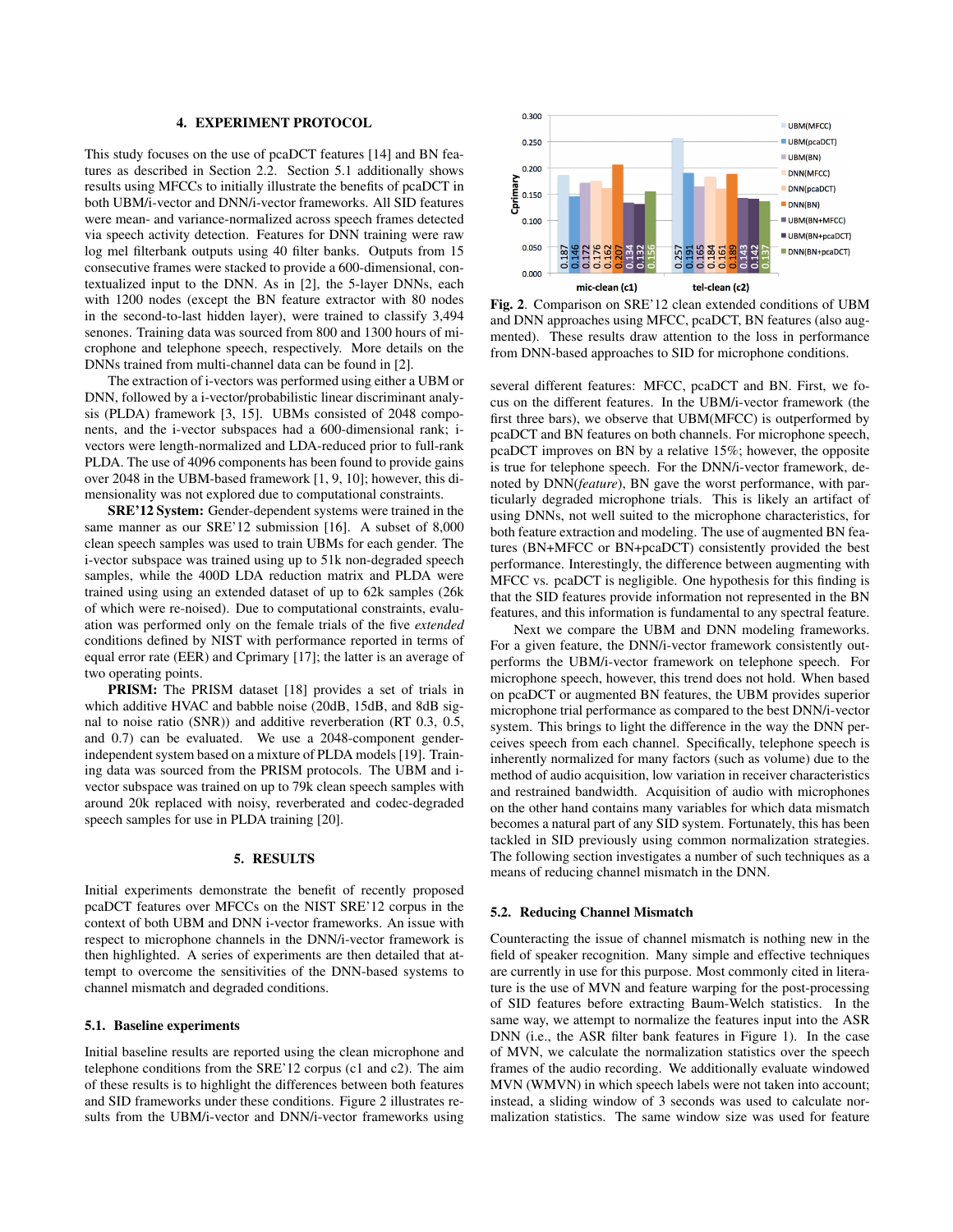| System         | mic-cln $(c1)$ | tel-cln $(c2)$ | mic-noi $(c3)$ | tel-noi $(c4)$ | tel-envnoi $(c5)$ |
|----------------|----------------|----------------|----------------|----------------|-------------------|
| UBM(pcaDCT)    | $0.146/1.35\%$ | $0.191/1.29\%$ | $0.074/1.82\%$ | $0.218/2.02\%$ | $0.232/1.92\%$    |
| DNN(pcaDCT)    | $0.136/1.42\%$ | $0.162/0.95\%$ | $0.074/1.85\%$ | $0.218/3.00\%$ | $0.188/1.28\%$    |
| UBM(BN+pcaDCT) | $0.127/1.28\%$ | $0.146/0.80\%$ | $0.069/1.72\%$ | 0.209 / 2.61\% | $0.177/1.23\%$    |

Table 1. Baseline UBM(pcaDCT) vs. DNN-based SID systems on core-extended conditions of NIST SRE'12 (Cprimary/EER).



Fig. 3. Use of different audio and feature processing techniques to reduce channel mismatch during DNN training. The dashed lines indicate the UBM(pcaDCT) performance level.

warping. Finally, we also analyze the effect of gain normalization as an audio pre-processing step prior to feature extraction. In this case, no feature post-processing was applied. Results comparing these audio and feature processing options when based on pcaDCT SID features are detailed in Figure 3. Note that the goal here is not to compare BN vs. DNN, since they are based in different domains, but to determine the most effective strategy for DNN audio and feature processing. For reference, the baseline UBM(pcaDCT) results are detailed as a dashed line across the plots.

Figure 3 indicates that the simple process of gain normalization marginally improves both DNN and BN systems over the raw, unprocessed audio. Processing DNN features with MVN was the most successful approach to reduce mismatch in the DNN; WMVN and feature warping provided inconsistent trends between BN and DNN results. Each of these feature processing techniques allow DNNbased SID to improve over the UBM/i-vector framework for microphone audio. For the final section on degraded conditions, we select MVN as the DNN feature processing option, which happens to match the use of MVN for SID features.

### 5.3. Degraded Audio

The previous section attempted to counteract the issue of channel mismatch in DNN-based SID systems. Feature post-processing was effective in this task. This section aims to highlight other conditions that hinder the performance of DNN-based SID with the intention of opening doors for research into mitigation techniques.

We present in Table 1 a comparison of UBM(pcaDCT), UBM(BN+pcaDCT) and DNN(pcaDCT) systems with the latter two using MVN processing of features for DNN training and evaluation on the female trials of the NIST SRE'12 core-extended protocol. In contrast to previous sections, we additionally report artificial and environmental noise conditions (c3, c4, c5). The first observation to be made is that DNN-based SID systems provide significant gains over UBM(pcaDCT) in non-degraded and environmentalnoise conditions (c1, c2, c5). In contrast, systems perform comparably for artificially noisy audio conditions (c4, c5). An exception to this trend is the EER in re-noised telephone speech (c4) in which UBM(pcaDCT) provided more than 20% relative gain over the DNN-based approaches.



systems on non-degraded, re-noised and reverberated conditions of the PRISM dataset.

To better analyze the effect of noise in a controlled manner, we present in Figure 4 the non-degraded microphone, additive noise and additive reverberation trials from the PRISM dataset. The UBM(pcaDCT) performance was better than the DNN-based systems for non-degraded microphone speech. This difference from SRE'12 results may be due to the inclusion of telephone speech in the SRE'12 speaker models; a channel for which the DNN is particularly well suited. Three levels of reverberation (RT 0.3, 0.5, and 0.7) are then shown to illustrate the that robustness of DNN-based systems is comparable to that of UBM(pcaDCT). Finally, the impact of noise at levels 20dB, 15dB and 8dB SNR shows the DNN/i-vector framework to be the most susceptible to noise at the EER point (as observed in re-noised telephone speech in Table 1) while, in contrast, BN features suffered the least degradation.

The results presented in this section highlight the fact the DNNbased SID is more robust than conventional SID systems in the face of artificial reverberation. While DNN-derived BN features demonstrated robustness to noise, the direct use of senone posteriors in the DNN/i-vector framework was highly susceptible to noise. These conclusions were based on a DNN trained on non-degraded speech. Future work will attempt to address the issue of noise by adding re-noised data into the DNN training as done for PLDA [20] and through use of convolutional neural networks as in [7].

# 6. CONCLUSIONS

This work highlighted a microphone/telephone channel mismatch issue affecting recently proposed DNN-based SID systems: DNN/ivector and BN feature systems. Methods to address channel mismatch at the DNN feature level were explored. MVN was shown to be most effective in improving DNN-based SID to a level superior to a conventional UBM/i-vector system. Further experiments then analyzed the effect of artificial noise and reverberation on DNNbased SID performance. While DNN-based approaches were found to be comparable to the conventional UBM system under reverberation, re-noised audio brought about a significant degradation to the DNN/i-vector framework.